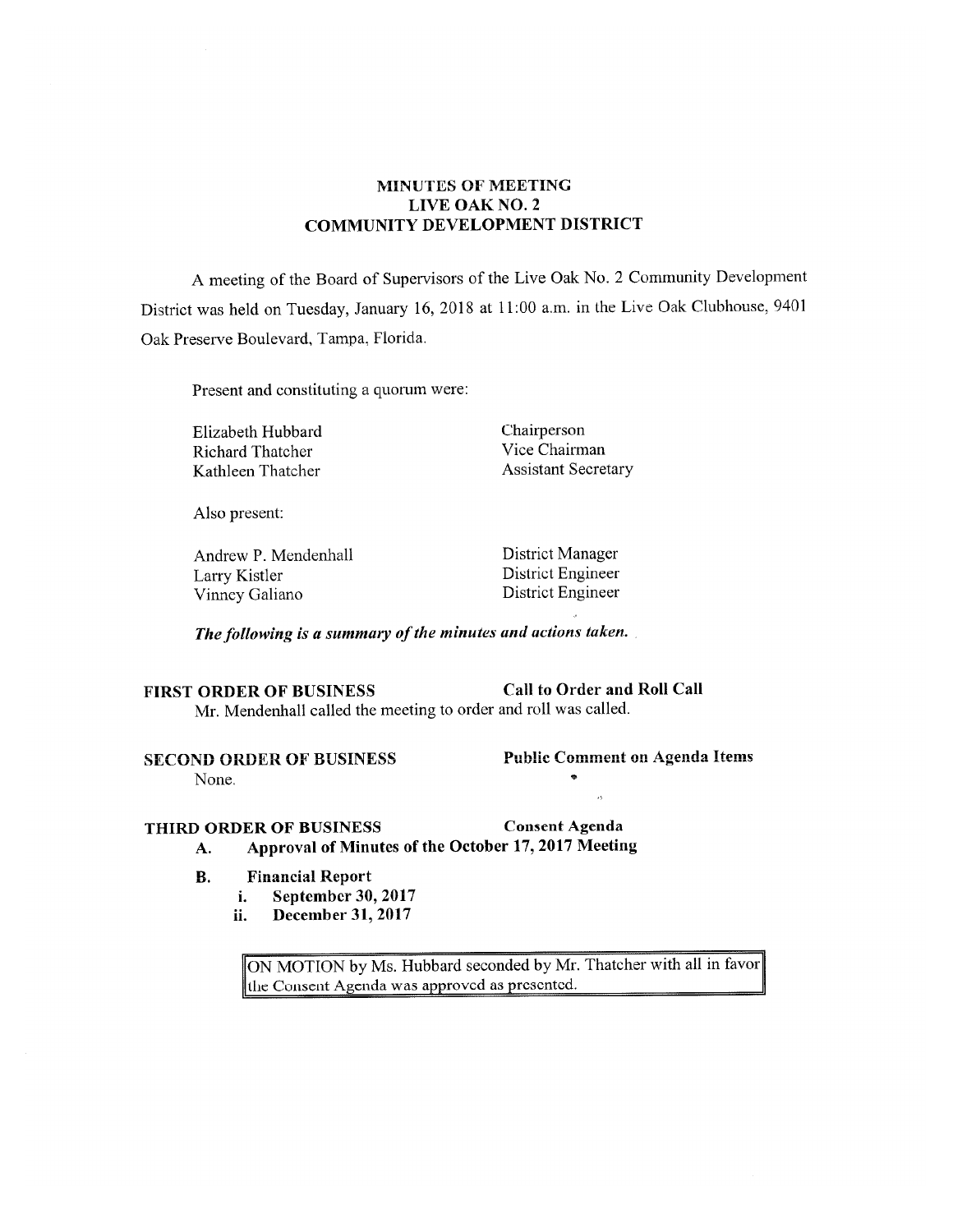January 16, 2018

## **FOURTH ORDER OF BUSINESS Staff Reports**

**A. Manager**  Mr. Mendenhall reported the Well Observation will go into effect. An updated proposal will be submitted to clarify the billing party.

**B. Attorney** 

None.

### **C. Engineer**

Mr. Kistler provided an update on the ponds. The issue has been solved and everything is back to normal. Monitoring of the wells is still necessary for a six-month period in order to report any changes.

### **A. Manager (Continued)**

## i. **Motion to Assign Fund Balance as of September 30, 2017**

ON MOTION by Ms. Hubbard seconded by Ms. Thatcher with all in favor Assigning the Fund Balance as of September 30, 2017 was approved.

## ii. **FY 2017 Audit Engagement Letter- Berger, Toombs, Elam, Gaines and Frank**

ON MOTION by Mr. Thatcher seconded by Ms. Hubbard with all in favor the Audit Engagement Letter with Berger, Toombs, Elam, Gaines and Frank was approved.

## **FIFTH ORDER OF BUSINESS Supervisors' Requests**

The following comments were received:

- ► Ms. Hubbard commented on a fallen pine tree. LMP will be notified.
- ► Ms. Thatcher reported a fence installment over the easement area on Driftwood.

The fence will be inspected to ensure code compliance.

**SIXTH ORDER OF BUSINESS Audience Comments** 

None.

**SEVENTH ORDER OF BUSINESS Adjournment**